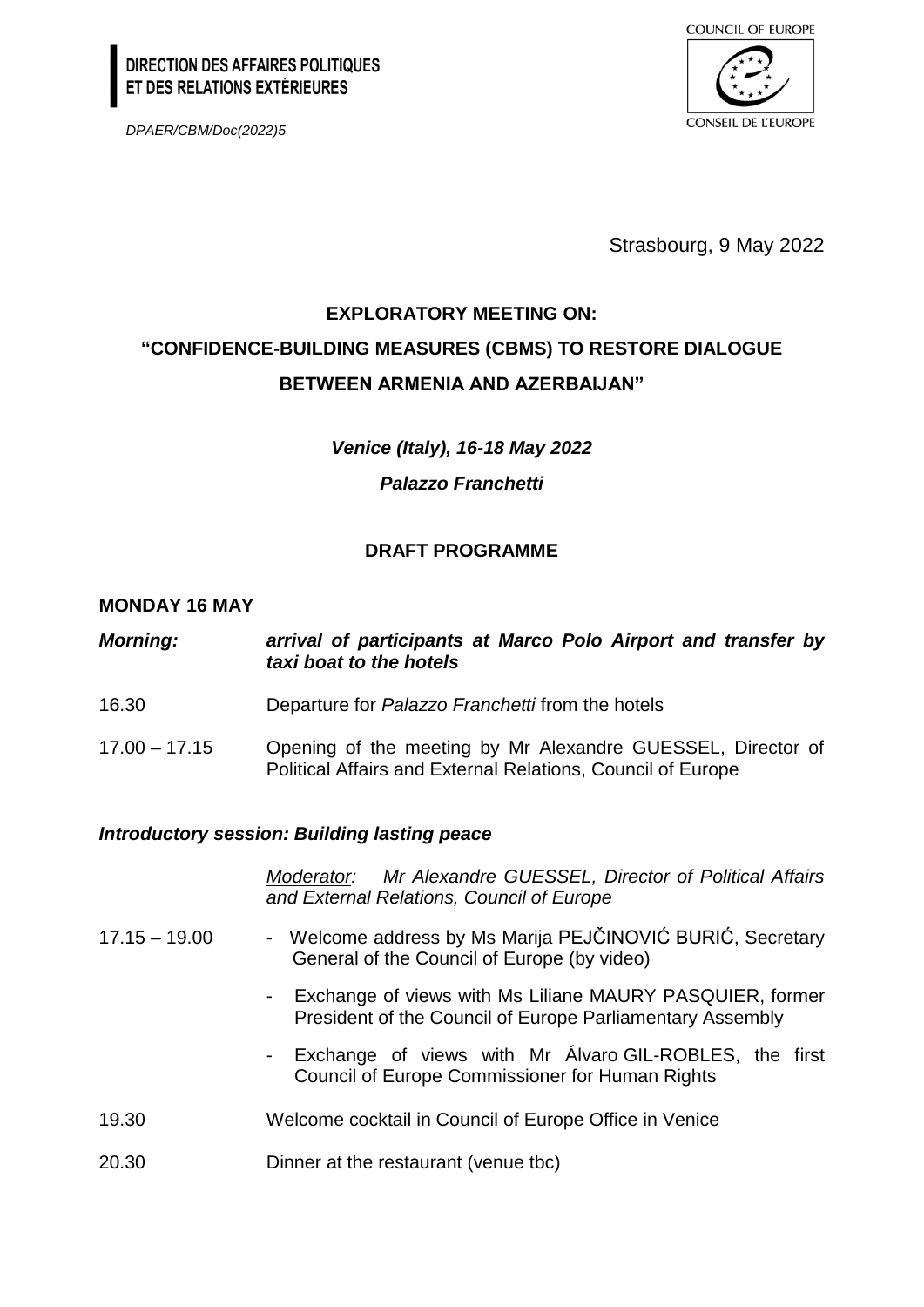### **TUESDAY, 17 MAY**

- 09.30 11.00 Panel on the Council of Europe action for the defense of human rights in post-conflict regions
	- Christos GIAKOUMOPOULOUS, Director General of Human Rights, Council of Europe
	- Ms Anna CAPELLO, Head of Confidence-building measures Division, Council of Europe

Discussion, questions & answers

11.00 – 11.30 Coffee break

#### *Thematic session 1: Balanced reporting of sensitive information*

*Moderator: Ms Anna CAPELLO, Head of Confidence-building measures Division, Council of Europe* 

- 11.30 13.00 Keynote speakers on "Reporting after an armed conflict and peace building: Information, perceptions, reactions":
	- Mr. Boro KONTIĆ, Director of Media Centre Sarajevo (Bosnia and Herzegovina)
	- Mr Drago HEDL (Croatia), war reporter and editor of Feral **Tribune**

Discussion, questions and answers

13.00 – 14.30 Lunch

#### *Thematic session 2: Young people in reconciliation process*

*Moderator: Mr Alexandre GUESSEL, Director of Political Affairs and External Relations, Council of Europe*

- 14.30 16.00 Keynote speaker:
	- Mr Roberto MORENO ÁLVAREZ, Officer Responsible for Justice, Prisoners and victims of terrorism of the Ararteko office, Ombudsman for the Basque Country, Spain

Discussion, questions and answers

16.00 – 16.30 Coffee break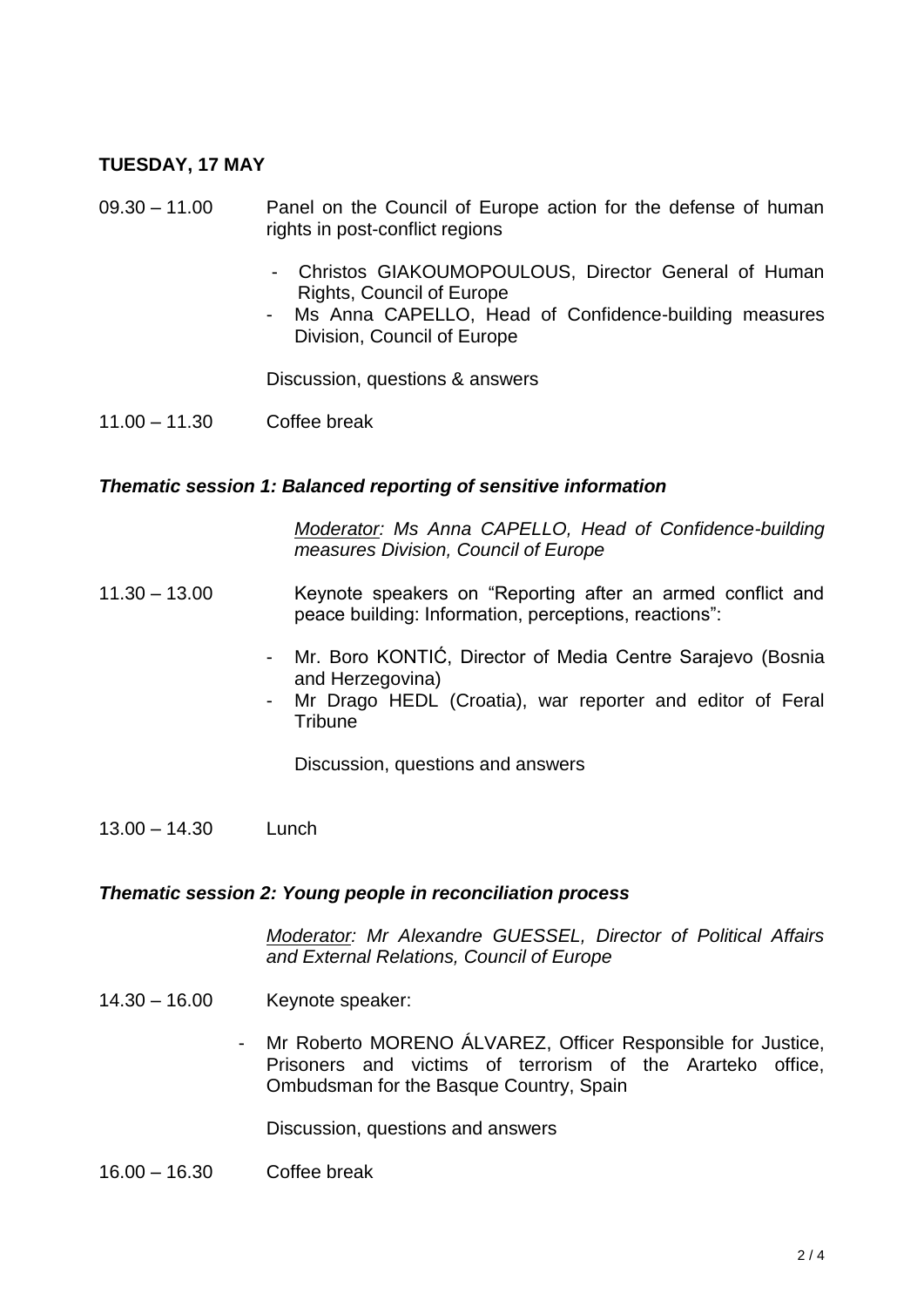#### *Thematic session 3: Women and peace building*

*Moderator*: *Ms Anna CAPELLO, Head of Confidence Building Measures, Directorate of Political Affairs, Council of Europe*

- 16.30 18.00 Keynote speaker:
	- Ms Ismeta DERVOZ, former MP, Bosnia and Herzegovina, Editor in Chief and Executive producer at RTV BiH

Discussion, questions and answers

Free evening

#### **WEDNESDAY, 18 MAY**

#### *Thematic session 4: Living together: a renewed peaceful future built on past good practices*

*Moderator: Mr Alexandre GUESSEL, Director of Political Affairs and External Relations, Council of Europe*

- 9.30 10.30 Video extracts from documentary movies about Mr Muslim<br>Magomayev and Mr Arno Babadjanian (Project "Jizn Magomayev and Mr Arno Babadjanian (Project "Jizn zamechatelnyh ludei" (Life of famous people", 1TV.ru) and exchange of views.
- 10.30 11.00 Coffee break

#### *Concluding session: Building lasting peace*

11.00 – 12.30 - Presentation by and exchange of views with Mr Piero FASSINO, Chairperson, Committee on the Honouring of Obligations and Commitments by Member States of the Council of Europe, Parliamentary Assembly of the Council of Europe

> Discussion on the follow-up and elaboration of proposals for future CBMs initiatives

- 12.30 Closing of the meeting by Mr. Alexandre GUESSEL
- 12.30– 14.00 Lunch
- 14.00 17.00 Cultural programme (part I)
- 20.00 Dinner (venue tbc)